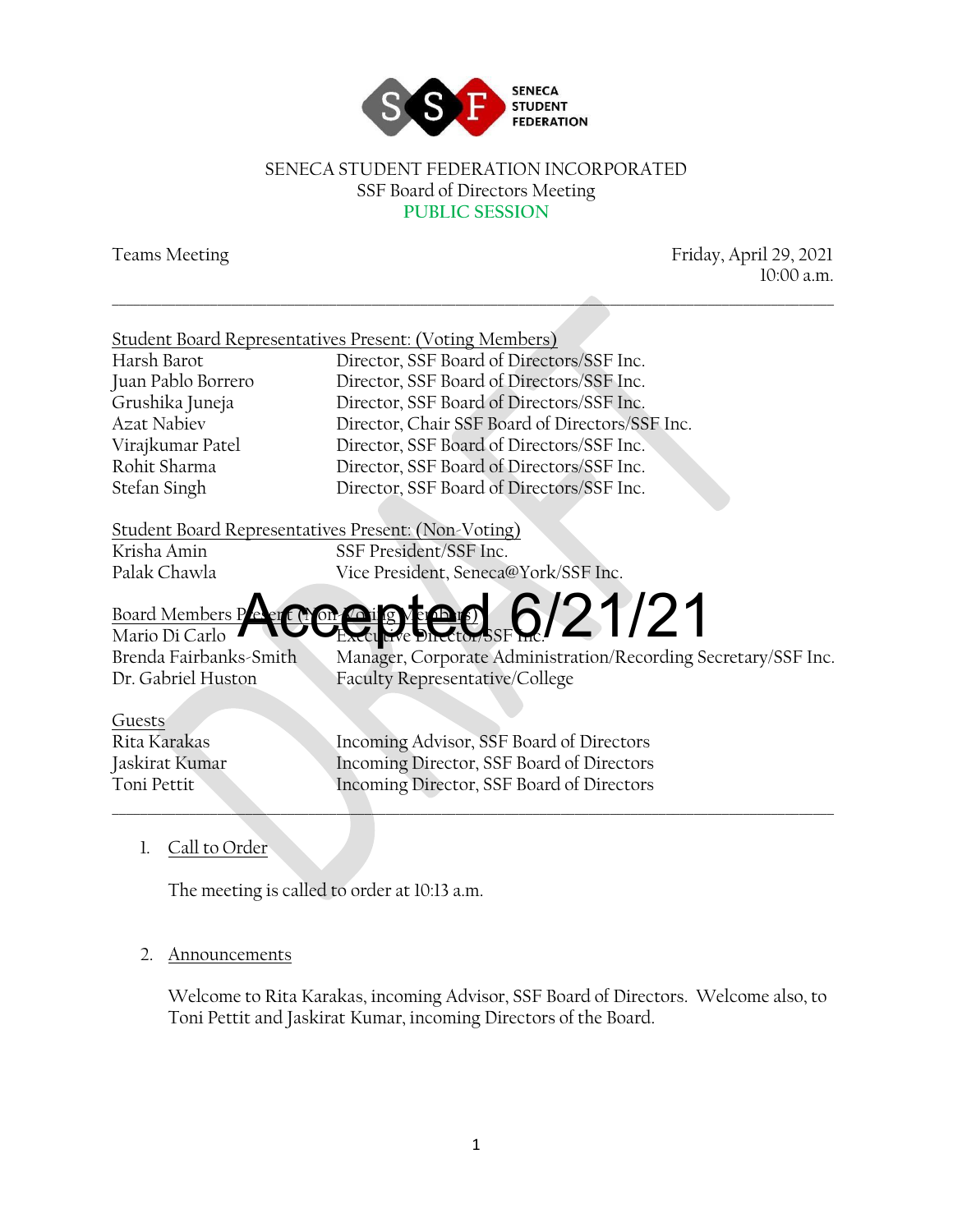#### 3. Acceptance of Agenda

It was MOVED by Grushika Juneja, and SECONDED by Harsh Barot, "to accept the agenda for Friday, April 29, 2021 as presented". C A R R I E D

#### 4. Annual General Meeting

Since quorum was not met for the April AGM, the meeting will now be held in the fall semester. Although an AGM did not take place, a spontaneous Town Hall was held in its place.

Discussion takes place on ways to promote the AGM to ensure quorum of 100 members is met.

#### 5. Structure of the Board

As stated in the SSF By-laws, a volunteer college Administration representative is required to sit on the Board as a non-voting member. This position has not been filled for some time. A request was made to the college to post this position. Mario will confirm this was done. It is hoped the position will be filled by the fall semester.

### 6. Year End Financial Overside Accepted 6/21/21

Members received the financial documents prior to today's meeting which are reviewed.

The incoming Board will be updated.

It was MOVED by Harsh Patel, and SECONDED by Virajkumar Patel, "to move agenda item Vision 2020 Progress to follow President's Update".

#### C A R R I E D

#### 7. SSF Yearly Objectives

Members received the SMART goals document prior to today's meeting. Goals are reviewed.

Krisha and Mario provide and share their collective statement regarding the objectives for the 2020/2021 year and provide an update.

A question and answer period follows. Azat will ensure documents are passed along to the incoming 2021/2022 Board and Council members.